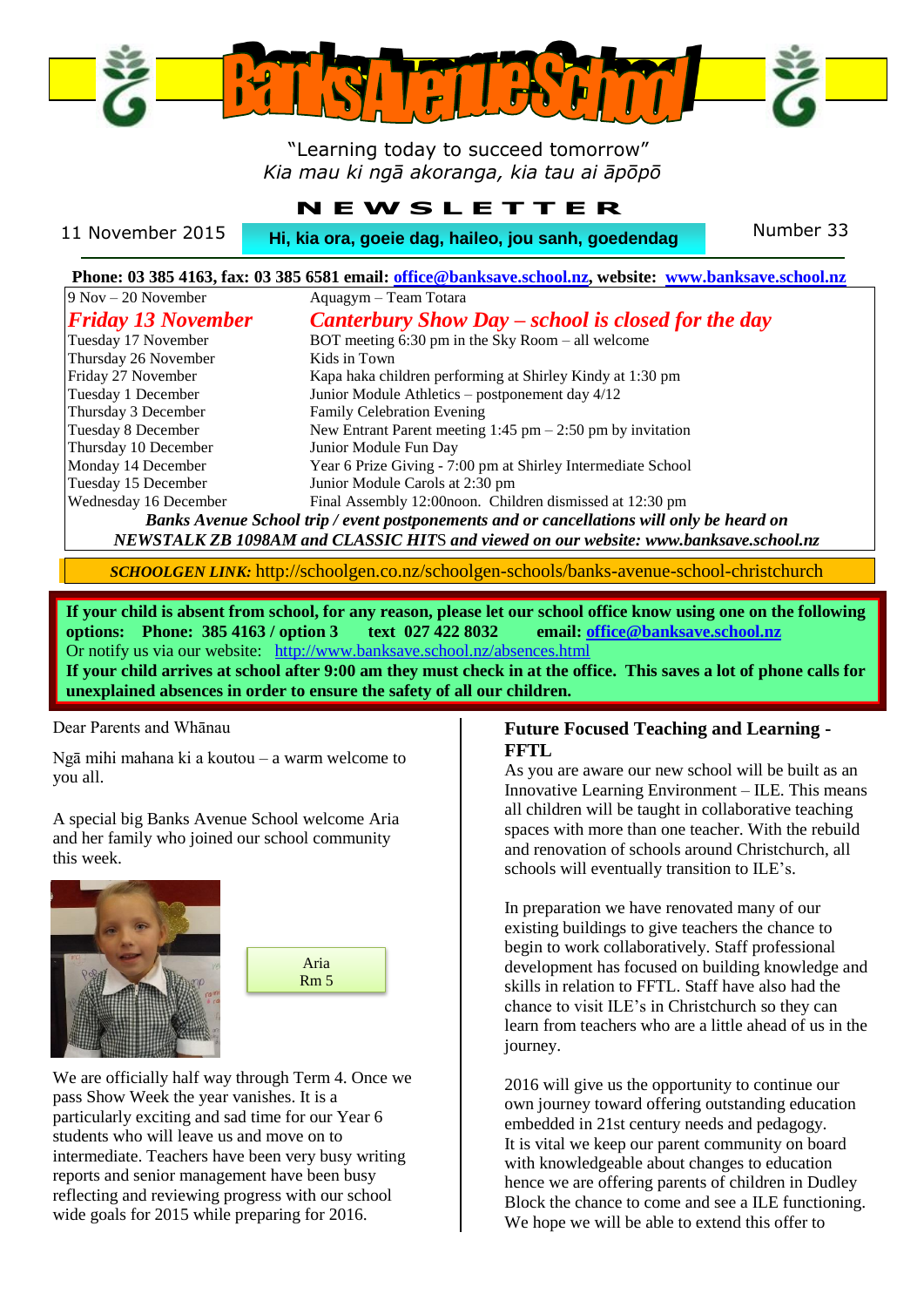parents of Year 3 students who will be in the senior school next year. We have also set up so parents can put forward their questions and wonderings about FFTL on our website.

#### **Dudley Open Mornings**

We have sent home booking sheets to families of children in Dudley Block. Come and see children in working in Dudley during a normal school day. These forms need to be returned to school ASAP so we can allocate session times. Spaces are limited so please ensure you return your form if you are interested.

#### **Frequently Asked Questions**

As you know we are developing *a frequently asked question* section on our website. We have given parents the opportunity to pose their questions through the website or by sending in questions. [http://www.banksave.school.nz/modern-learning](http://www.banksave.school.nz/modern-learning-practice-faq.html)[practice-faq.html](http://www.banksave.school.nz/modern-learning-practice-faq.html) 

Below are some of the questions we have received:

#### With open spaces - How do you stop the talking and noises from other classes distracting the children working in the same block?

Newly built schools, ILE's are designed with new building materials and new technologies specifically to reduce noise. Sound checks are performed. In our school at the moment it relies more on the class teachers to monitor noise however with children's growing self-regulation skills children have become better at regulating the noise level themselves.

#### Obviously it's a good learning environment for children who are self-motivated...What about the kids who aren't, or who are easily distracted?

Keeping these children on task is an issue in a single-cell classroom also. The advantage in an ILE environment is that there will be more eyes watching – with 2 or 3 teachers and a teacher aide, rather than just one teacher. So there will be less opportunity to hide and more adults to assist.

Also, with 2 or 3 teachers in the learning community, there is more chance that each child will find that they bond with at least one of those teachers, rather than spending a year with a teacher that they perhaps struggle to relate too.

#### Where is the research about innovative learning environments?

Professor David Mitchell answered: whilst a quick Google search on 'ILE' might not bring up many results, there is strong evidence supporting the effectiveness of it. Collaborative learning, team teaching, using ICT in learning and peer teaching are all recognized as effective methods with strong research about each of these areas.

Also noted that New Zealand is not the first country to adopt this approach. It is tried and tested in some European countries.

#### **Congratulations**

Congratulations to Jack Savage who competed over the weekend in a Judo competition and received a gold medal for his team's performance. Well done Jack!



Please let us know if your child is having success out of school so we can celebrate their achievements.

# **'HOT SHOT' LEARNER'**





*Reese in Room 26 has been entered into the Mean Green Home Competition this year. Reese had to design a house, build a model and present a power point presentation to her peers.*

*Reese worked hard with her model and presentation. It was nominated as the best at school and her project was entered into the competition.*

*Well done Reese.*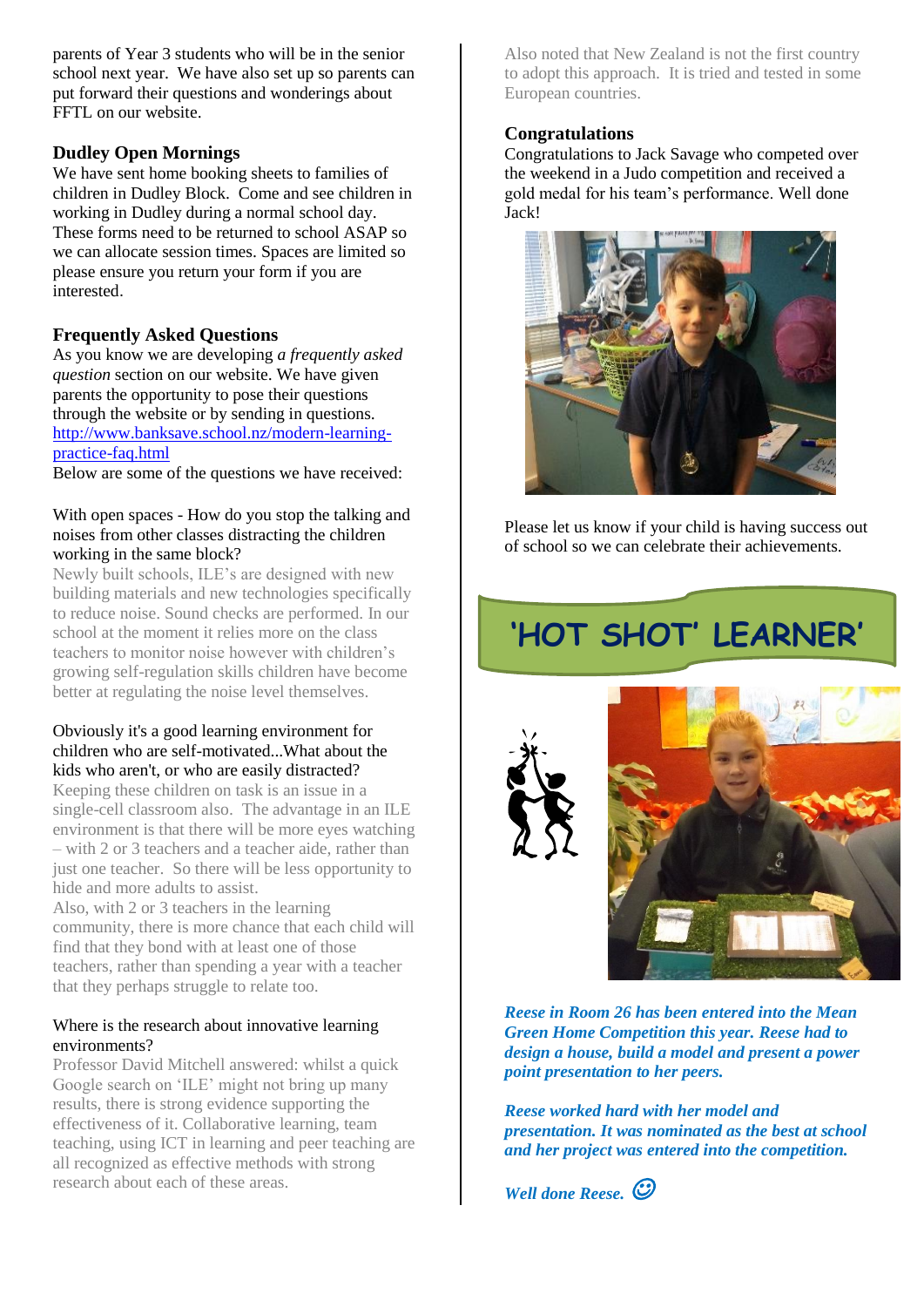## **Cup Day Fun!**

Riley, Madison and Althea enjoying some cup day fashion.



A trio of beauties!

### **LEARNING EXPERIENCE FEE**

**Team Miro Your \$15.00 Learning Experience Fee due date for payment is TOMORROW, THURSDAY 12 NOVEMBER Payment either by cash, cheque of eftpos at the school office or by direct credit to: 03 1700 0077767 000 Reference** *LearnExpFee* **Remember no payment no activity**

## **Kindness Awards**



**This term we have a school-wide focus on being kind. Kindness tokens are given out to any child seen showing kindness in their actions and in their words.**

**Once a week we draw out 5 children from our Kindness Bucket. This week the five children are:**

**Hamish, Althea, Will, Bradley and Makaia.**

**Thank you for your kind deeds.**

## **Senior Module Athletics**

After a rain disruptive week our Senior Module Athletics got underway on Friday 30 October. Everyone was really competitive and showed great team and individual spirit. The results of a great day follow:

#### **8 Year Old Girls 8 Year Old Boys**

- 1<sup>st</sup> Holly Blakemore 1
- st Tyler Ufton-Tangaroa
- 2 nd Phoenix Kelso 2
	- <sup>nd</sup> Joel McKay rd Ryder Donald

st Madoc Wiltshire

st Kieran Thacker

<sup>nd</sup> Daniel McKay

<sup>rd</sup> Lyle Hollobon

<sup>nd</sup> Benji Irvine

<sup>rd</sup> Blake Hold

3 rd Charlotte O'Brien 3

#### **9 Year Old Girls 9 Year Old Boys**

- 1<sup>st</sup> Lauren Stocker 1
- 2 nd Pafuti Sefo 2
- 3 rd Genitha Ngaika 3

#### **10 Year Old Girls 10 Year Old Boys**

- 1<sup>st</sup> Olivia Watt 1
- 2<sup>nd</sup> Meika McLean 2
- 3 rd Trisha Shailaj 3

#### **11 Year Old Girls 11 Year Old Boys**

- 1<sup>st</sup> Jekita Valavala 1
- 2 nd Lilia Aknine 2 3 rd Alicia McLean 3
- st Jayden Culling <sup>nd</sup> Josh Emmett
	- rd Hilton Kairua

Congratulations and well done all of you.

## **MUFTI DAY Friday 27 November We are having a wacky dress day and wacky hair day at school. Gold coin donation.**

*Student Leaders*

#### **FOUND**

Natasha Dellabarca's shoes have been found and returned to her. Thanks for your help.



## **BOARD OF TRUSTEES**

*Next meeting Tuesday 17 November at 6:30 pm In the Sky Room All welcome*